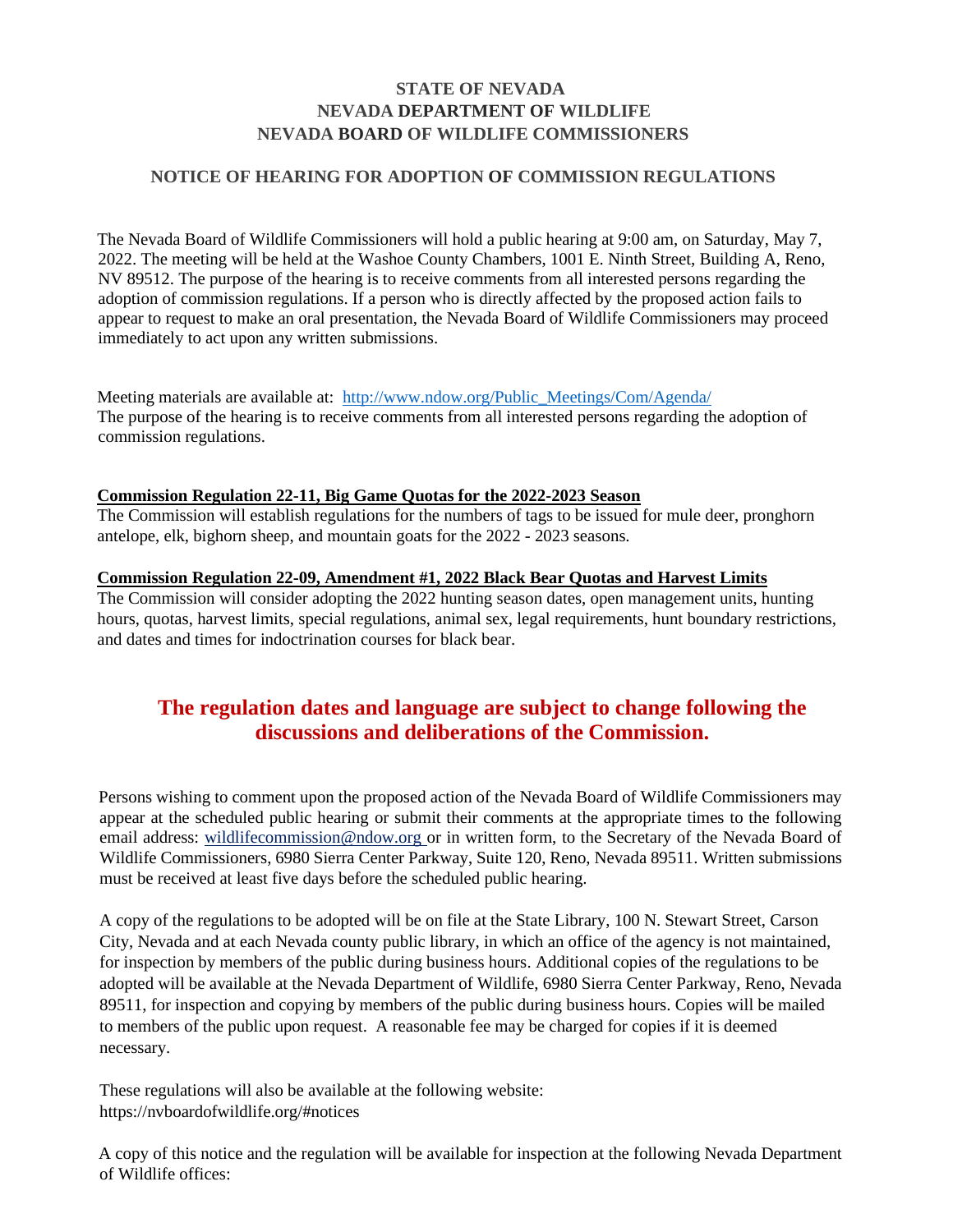6980 Sierra Center Pkwy, Reno, Nevada 89511 (775) 688-1510 1100 Valley Road, Reno, Nevada 89512 (775) 688-1506 380 W. B Street, Fallon, Nevada 89406 (775) 423-3171 60 Youth Center Road, Elko, Nevada 89801 (775) 777-2300 4747 Vegas Drive, Las Vegas, Nevada 89109 (702) 486-5127

Persons wishing to request a copy of this notice and the mentioned regulation may contact Meghan Beyer at [meghan.beyer@ndow.org](mailto:meghan.beyer@ndow.org).

04/19/2022